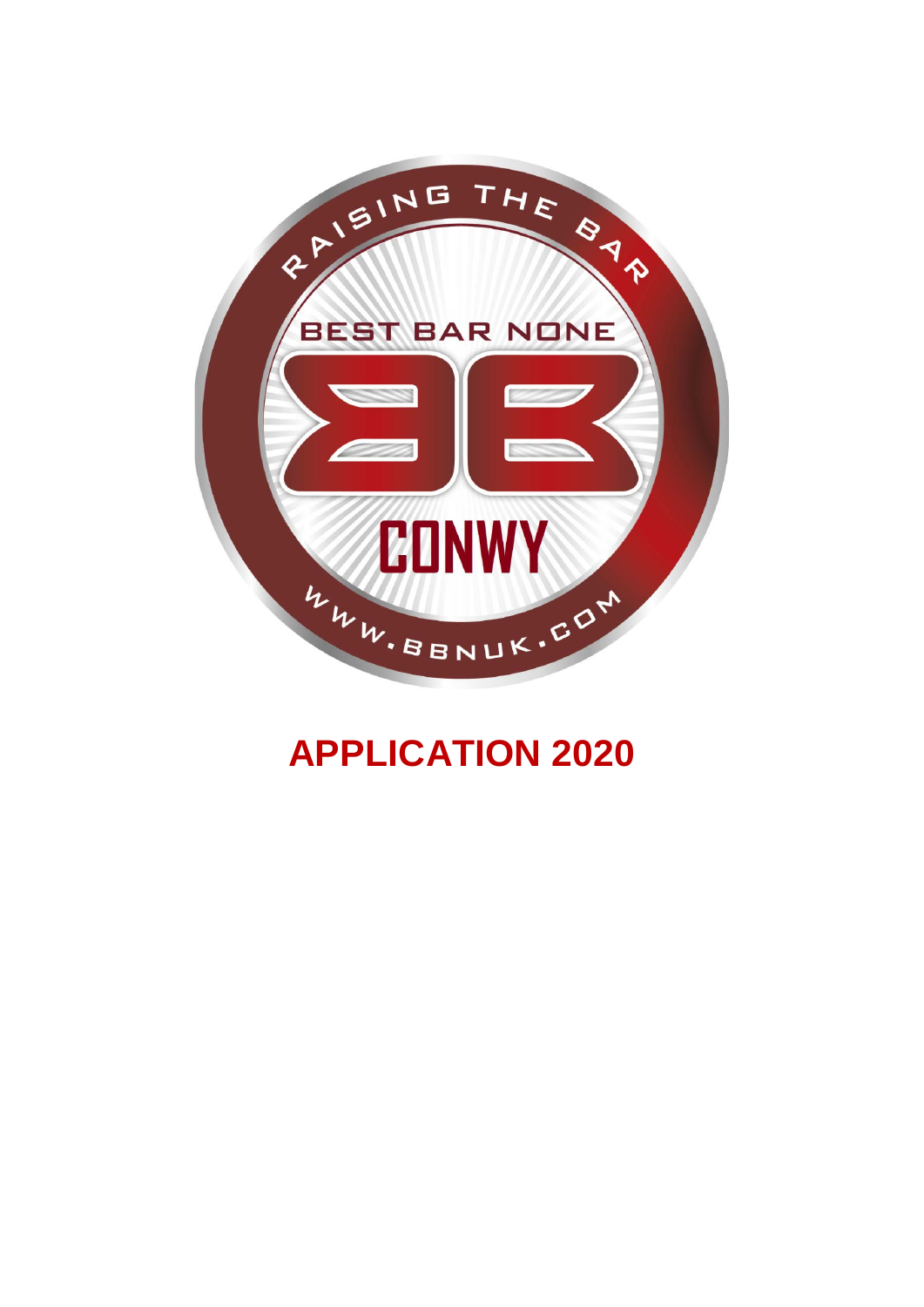### **Application Form BBN 2020**

#### **Applicant's Details**

### **Area Manager's Details**

#### **Self Classification**

Please tick one of the following which you feel best describes your premises:

**PUB BAR**  $\bigcap$ **PUBLIC HOTEL BAR LEISURE VENUE** 

In addition to the above, all premises may enter the Community Venue  $\bullet$ category. Please provide evidence of activities you provide to support the local community.